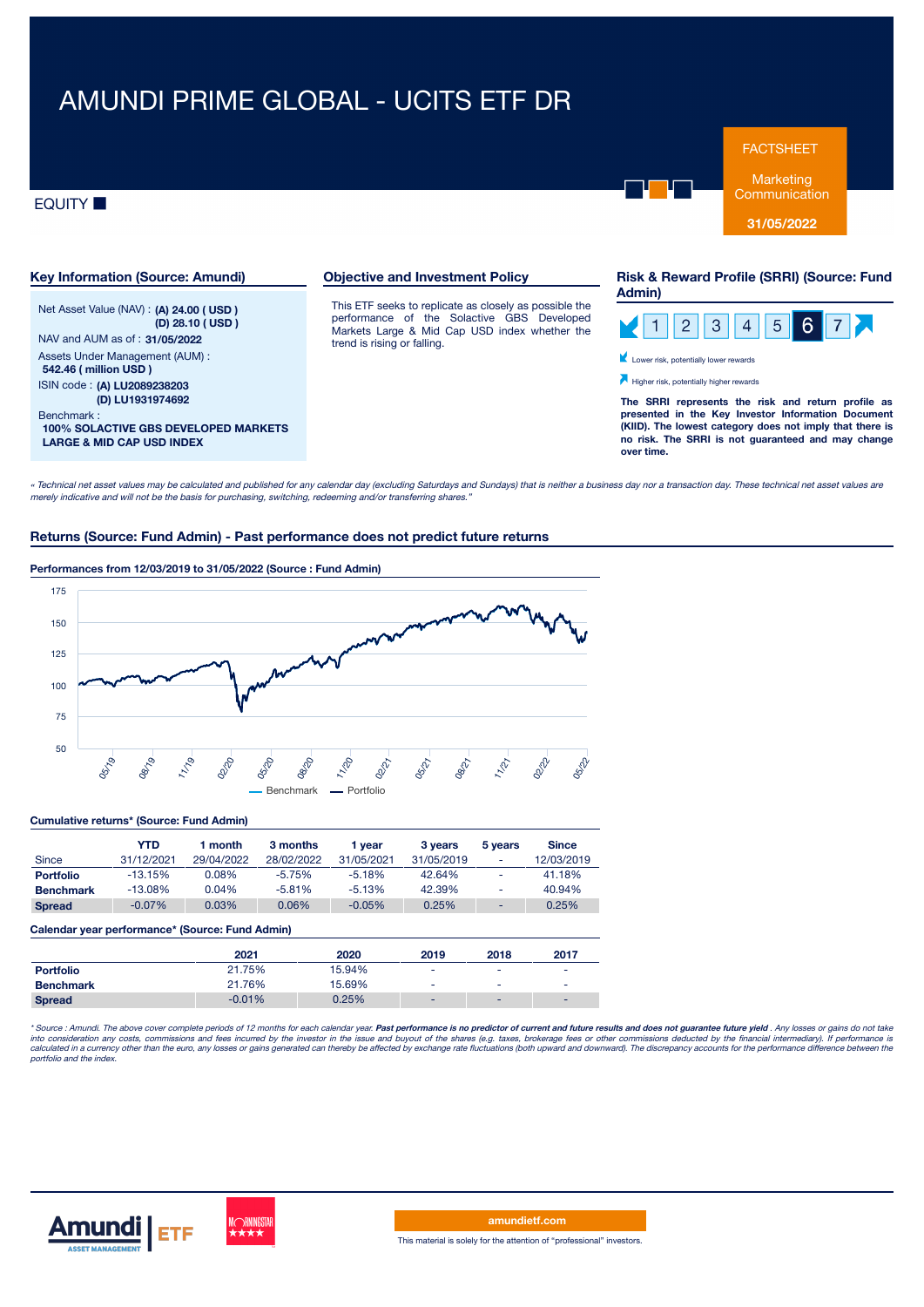# **EQUITY**

## **Meet the Team**



**Lionel Brafman** Head of the Index & Multistrategies team



**Arnaud Vergonjeanne** Lead Portfolio Manager



**Shan Zhao** Co-Portfolio Manager

## **Index Data (Source : Amundi)**

#### **Description of the Index**

Solactive GBS Developed Markets Large & Mid Cap USD Index is an equity index representative of the large and mid-cap markets across 23 developed countries.

#### **Information (Source: Amundi)**

Asset class : **Equity** Exposure : **International** Benchmark index currency : **USD**

Holdings : **1654**

#### **Geographical breakdown (Source: Amundi)**



## **Top 10 benchmark holdings (source : Amundi)**

|                                   | % of assets (Index) |
|-----------------------------------|---------------------|
| <b>APPLE INC</b>                  | 4.56%               |
| MICROSOFT CORP                    | 3.78%               |
| AMAZON.COM INC                    | 1.89%               |
| ALPHABET INC CL A                 | 1.26%               |
| <b>TESLA INC</b>                  | 1.20%               |
| ALPHABET INC CL C                 | 1.14%               |
| NVIDIA CORP                       | 0.99%               |
| JOHNSON & JOHNSON                 | 0.89%               |
| UNITEDHEALTH GRP INC              | 0.89%               |
| <b>META PLATFORMS INC-CLASS A</b> | 0.84%               |
| <b>Total</b>                      | 17.43%              |

#### **Benchmark Sector breakdown (source : Amundi)**





FACTSHEET Marketing **31/05/2022**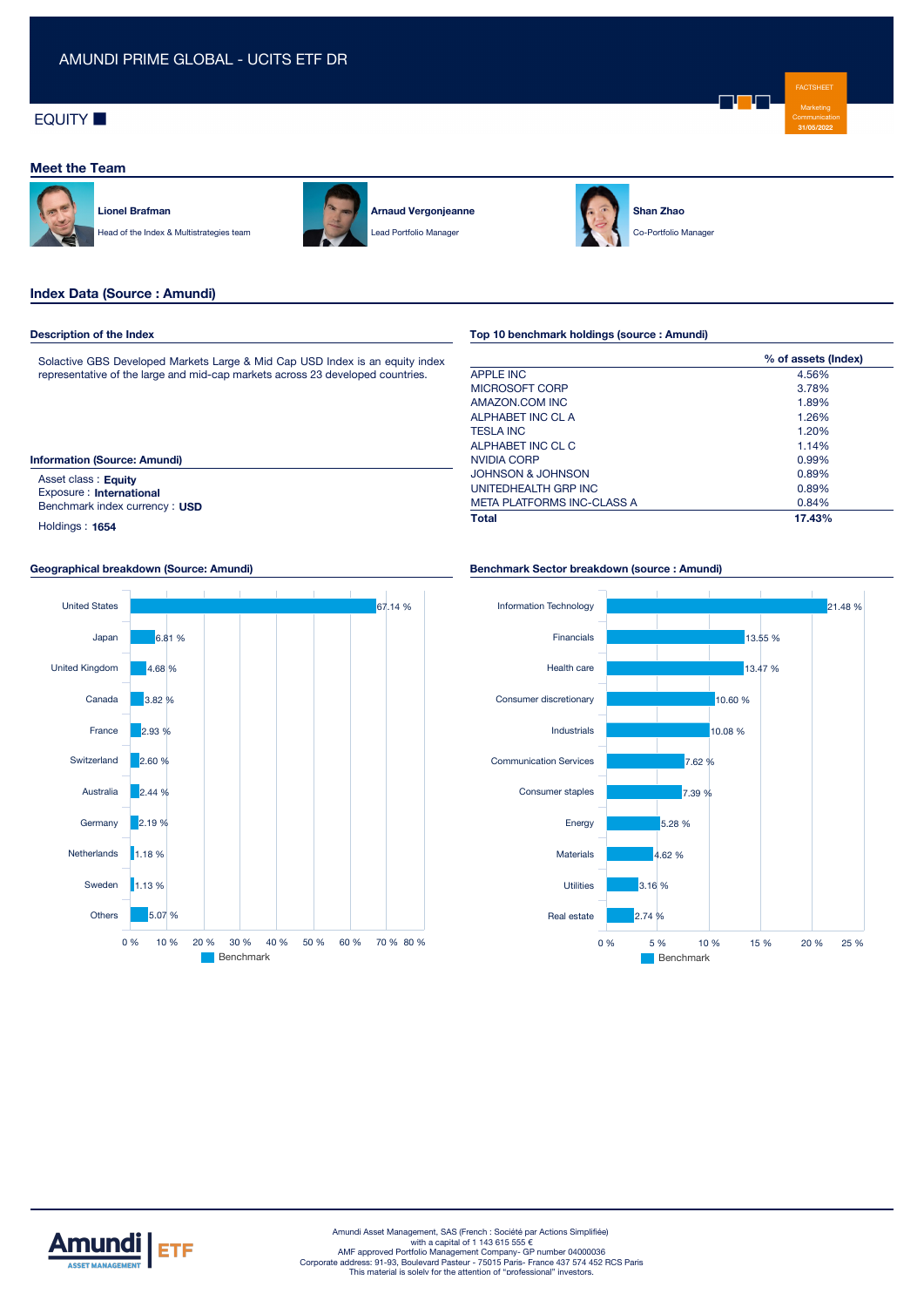# **EQUITY**

## **Principal characteristics (Source : Amundi)**

| Legal structure                            | UCITS under Luxembourg law           |  |  |
|--------------------------------------------|--------------------------------------|--|--|
| <b>UCITS</b> compliant                     | <b>UCITS</b>                         |  |  |
| Management Company                         | Amundi Luxembourg SA                 |  |  |
| Administrator                              | CACEIS Bank, Luxembourg Branch       |  |  |
| Custodian                                  | CACEIS Bank, Luxembourg Branch       |  |  |
| Independent auditor                        | PRICEWATERHOUSECOOPERS LUXEMBOURG    |  |  |
| Share-class inception date                 | 30/01/2019                           |  |  |
| Date of the first NAV                      | 30/01/2019                           |  |  |
| Share-class reference currency             | <b>USD</b>                           |  |  |
| Classification                             |                                      |  |  |
| Type of shares                             | (A) Accumulation<br>(D) Distribution |  |  |
| <b>ISIN</b> code                           | (A) LU2089238203<br>(D) LU1931974692 |  |  |
| Minimum investment to the secondary market | 1 Share(s)                           |  |  |
| Frequency of NAV calculation               | Daily                                |  |  |
| Ongoing charges                            | 0.05% (realized) - 19/01/2022        |  |  |
| Minimum recommended investment period      | 5 years                              |  |  |
| Fiscal year end                            | September                            |  |  |
| ISA and SIPP Eligible                      | Yes                                  |  |  |
| <b>UK Distrib/Report Status</b>            | Yes                                  |  |  |
| <b>Primary Market Maker</b>                | <b>BNP Paribas</b>                   |  |  |

FACTSHEET Marketing **31/05/2022**

n <mark>u</mark> n pr

# **Listing data (source : Amundi)**

| <b>Place</b>          | <b>Hours</b>   | CCY | <b>Mnemo</b>      | <b>Bloomberg Ticker</b>         | <b>Bloomberg iNAV</b> | <b>Reuters RIC</b> | <b>Reuters INAV</b> |
|-----------------------|----------------|-----|-------------------|---------------------------------|-----------------------|--------------------|---------------------|
| London Stock Exchange | $8:00 - 16:30$ | GBX | PRIW              | <b>PRIW LN</b>                  | <b>IPR1W</b>          | <b>PRIW.L</b>      | <b>IPR1WINAV.PA</b> |
| Deutsche Börse        | $9:00 - 17:30$ | EUR | PR <sub>1</sub> W | PR <sub>1</sub> W <sub>GY</sub> | IPR <sub>1</sub> W    | PR1W.DE            | <b>IPR1WINAV.PA</b> |
| Borsa Italiana        | $9:00 - 17:30$ | EUR | <b>ETFGLO</b>     | <b>ETFGLO IM</b>                | IPR <sub>1</sub> W    | ETFGLO.MI          | <b>IPR1WINAV.PA</b> |

## **Contact**

| <b>ETF Sales contact</b>                                                                                                                                                                                                                                                            |                                               | <b>ETF Capital Markets contact</b>                                                                                        |                               |  |  |
|-------------------------------------------------------------------------------------------------------------------------------------------------------------------------------------------------------------------------------------------------------------------------------------|-----------------------------------------------|---------------------------------------------------------------------------------------------------------------------------|-------------------------------|--|--|
| France & Luxembourg                                                                                                                                                                                                                                                                 | +33 (0) 1 76 32 65 76                         | Téléphone                                                                                                                 | +33 (0) 1 76 32 19 93         |  |  |
| Germany & Austria<br>+49 (0) 69 74 221 358<br>+39 02 0065 2965<br>Italy                                                                                                                                                                                                             |                                               | <b>Bloomberg IB Chat</b>                                                                                                  | Capital Markets Amundi ETF    |  |  |
|                                                                                                                                                                                                                                                                                     |                                               |                                                                                                                           | Capital Markets Amundi HK ETF |  |  |
| Switzerland (German)<br>+41 44 588 99 36<br>Switzerland (French)<br>+41 22 316 01 51<br><b>United Kingdom</b><br>+44 (0) 20 7074 9321<br><b>Netherlands</b><br>+31 20 794 04 79<br>Nordic countries<br>+46 8 5348 2271<br>Hong Kong<br>+65 64 39 93 50<br>Spain<br>+34 914 36 72 45 | <b>ETF Market Makers contact</b>              |                                                                                                                           |                               |  |  |
|                                                                                                                                                                                                                                                                                     | <b>BNP Paribas</b><br><b>Kepler Cheuvreux</b> | +33 (0) 1 40 14 60 01<br>+33 (0) 1 53 65 35 25                                                                            |                               |  |  |
|                                                                                                                                                                                                                                                                                     | Amundi contact                                |                                                                                                                           |                               |  |  |
|                                                                                                                                                                                                                                                                                     |                                               | <b>Amundi ETF</b><br>90 bd Pasteur<br>CS 21564<br>75 730 Paris Cedex 15 - France<br><b>Hotling</b> $+433/001$ 76 39 47 74 |                               |  |  |

**Hotline :** +33 (0)1 76 32 47 74 info@amundietf.com **Facilities Agent** Amundi (UK) Limited 41 Lothbury - London EC2R 7HF - United Kingdom